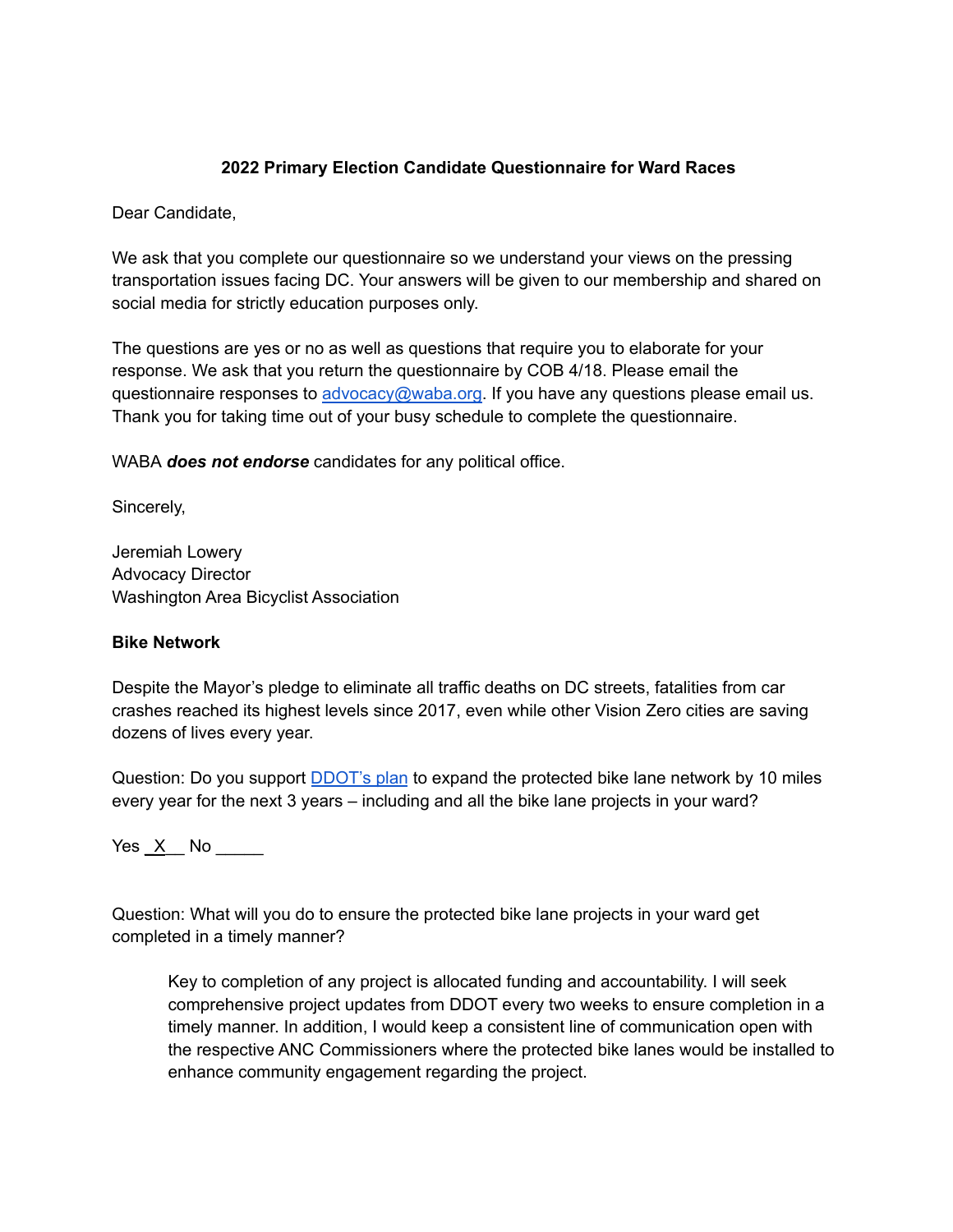## **Budget**

Bike lanes are an incentive for District residents who choose to travel in ways that conserve land, energy, and fuel and they also fight climate change. DDOT's long-range plan envisions miles of protected bicycle lanes – which makes bicycling safer, easier and more popular and also reduces fuel use.

Question: Will you press DDOT to accelerate plans for more protected bike lanes (which may repurpose driving lanes and street parking) and budget adequate money for DDOT to build these bike lanes? Including ensuring DDOT has the staff and resources in the budget to complete the projects at a rapid pace?

Yes X No

Question: What other budgetary biking and transportation items will you fight for and prioritize?

As you move away from MetroRail stations residents are increasingly reliant on MetroBus, as residences transition from multi-unit to single family homes. The suburban character of our ward makes it an attractive place to live, but also comes with challenges. Ward 5 is home to a very large senior population and has more seniors in public housing than any ward in the city. When planning for transportation we must make sure that we are not placing an undue burden on seniors, or people with disabilities, who may be more reliant on a vehicle or parking spot to accommodate their daily activities, such as grocery shopping, medical appointments, and the like.

While we should certainly promote transportation alternatives (bikes, scooters, walking, etc.) we also need to take a good look at *how* and *when* people move around the city. COVID has made work-from-home and hybrid work schedules standard. This necessitates that I prioritize an assessment of the entire transportation system. Does the current schedule and frequency of mass transit match our movement patterns in 2021? Are alternative means of transportation (i.e., scooters, bike share etc.) readily available across the ward? We must have these questions answered if we are to make good use of our transportation funds and be equitable when implementing projects.

### **Trails Network**

The Capital Trails Coalition seeks to create a world-class network of multi-use trails that are equitably distributed throughout the Washington DC region. The Coalition is in the process of finding funding to complete 800 miles of planned trails into pavement that people can walk and bike on. Trails are an economic boost for local economies and improve the health and well being of communities, would you support DC, alongside MD and VA, dedicating funding to complete our regional trail network?

 $Yes \ X No \ \_$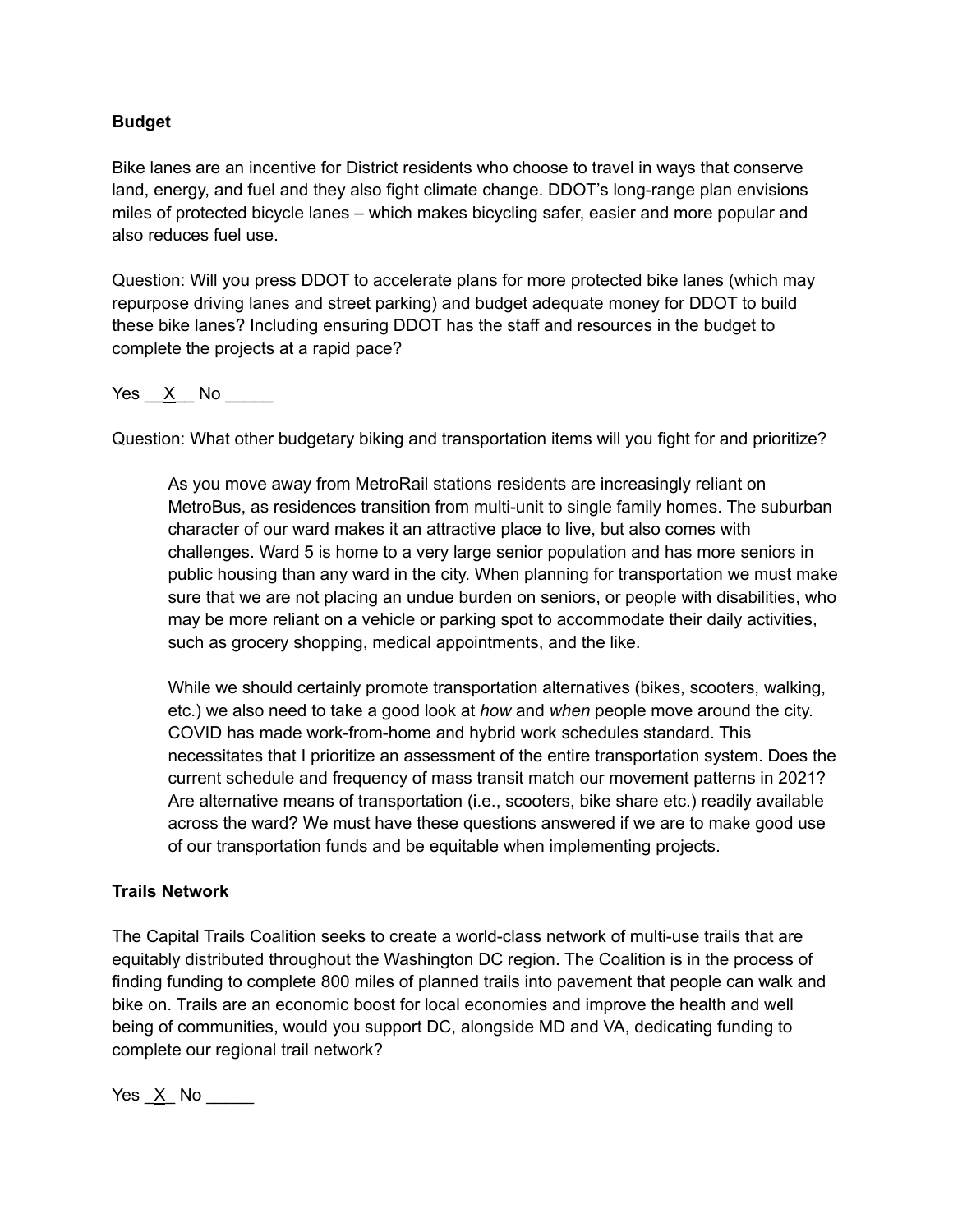Further explain how you would advocate for the completion of the DC's portion of the Trail Network?

Given how many of us were isolated indoors over the last two years, I would advocate for the trail on not just an economic basis, but on a job creation, health and property value basis as well.

Trails need to be protected and maintained, which may provide job opportunities for residents and businesses in the ward. As residents emerge from COVID-related isolation, the trails provide an excellent alternative to gyms, encourage movement, exercise and a reconnection with nature thereby promoting physical and mental health. Lastly, a trail can be seen as an attractive amenity to have near one's home, enhancing a property's value. As a protected area, a trail gives homeowners peace of mind that development will not encroach and alter the architectural character of established neighborhoods.

### **Vision Zero**

Do you support the recent bills before the Transportation Committee, that would ban right turn on reds and permit the so-called Idaho stop?

Yes X No  $\blacksquare$ 

Vision Zero – is it working and if not, what needs to be done by the District to achieve the goal of zero deaths due to traffic crashes?

Vision Zero shows promise, but not enough progress has been made to reach the goal of zero deaths due to traffic crashes.

Driving is a privilege and vehicle operators must be held accountable for their actions on our roads. I would strive to achieve reciprocity from Virginia and Maryland for traffic violations on District streets. According to a recent Axios article, the states owe the District approximately \$20 million in fines. Locally, we must be diligent in collecting fines from habitual violators. There is no reason a car with dozens of unpaid violations should be allowed on our roads. These fines can be put to good use improving our transportation system, but more importantly, the financial impact will help curb poor driving habits.

On a practical level, it should not take months to have traffic patterns assessed, or traffic calming measures installed. Worse still, it should not take a death to spur quick action from DDOT. I would advocate for an assessment of all Vision Zero initiatives with a priority placed on the most dangerous areas in each ward. If the goal is zero deaths,